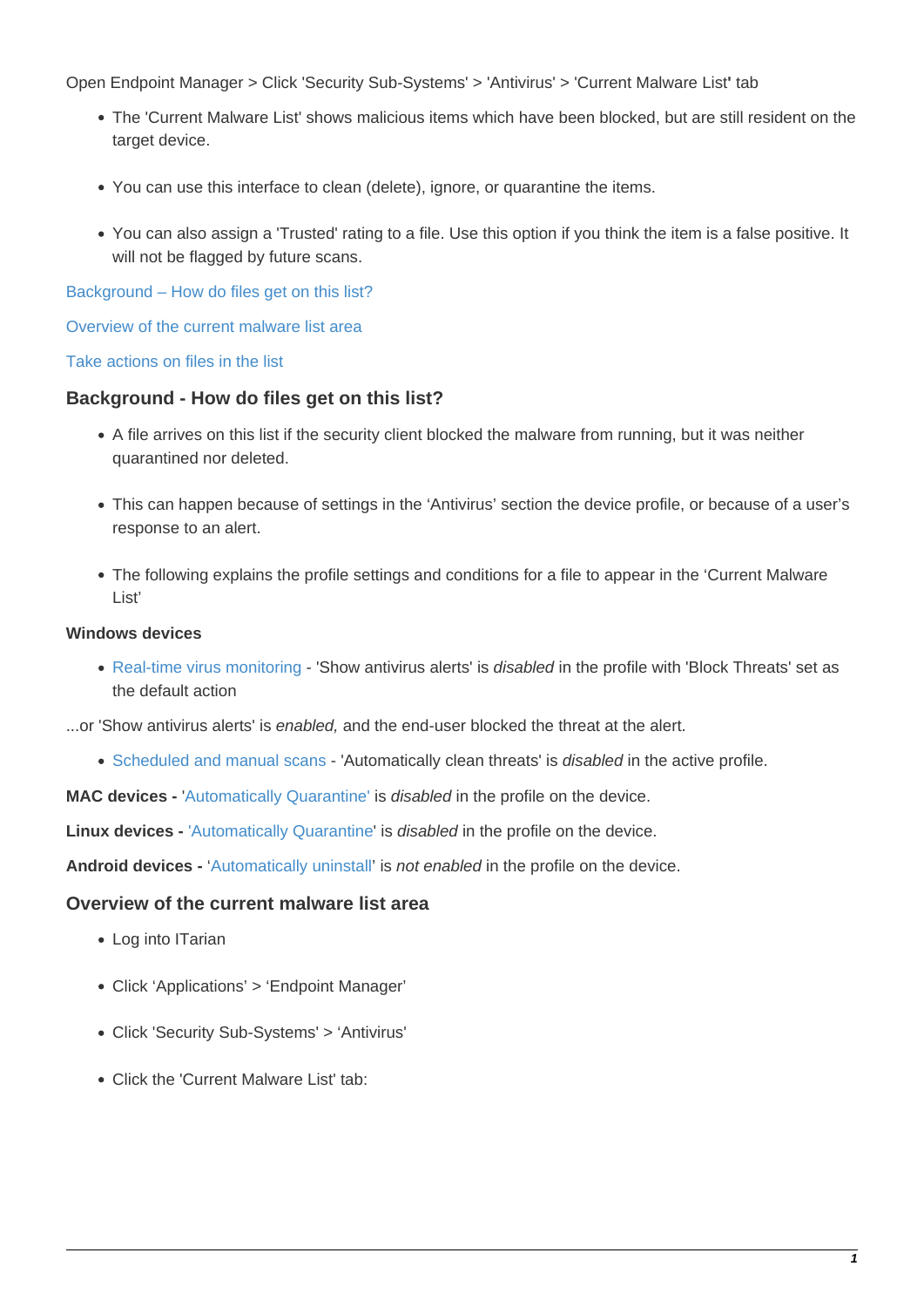| <b>Endpoint Manager</b>                                                              | $\sim$<br><b>Antivirus / Current Malware List</b><br>Ξ                                                       | Ō<br>$\circledcirc$                            | A Logout (herculespopular22@gmail.com)    |
|--------------------------------------------------------------------------------------|--------------------------------------------------------------------------------------------------------------|------------------------------------------------|-------------------------------------------|
| 嘂<br><b>DASHBOARD</b><br>$\mathcal{E}$                                               |                                                                                                              |                                                |                                           |
| 扉<br><b>DEVICES</b><br>$\rightarrow$                                                 | ,飞<br><b>Current Malware List</b><br><b>Device List</b><br><b>Quarantined Files</b><br><b>Threat History</b> | <b>Autoruns Items</b>                          |                                           |
| Α<br><b>USERS</b><br>$\rightarrow$                                                   | Rate as Trusted<br>Ignore Malware<br><b>Quarantine Malware</b><br>Delete Malware                             | $\left[\frac{1}{2}\right]$ Export $\leftarrow$ | Ø                                         |
| ā<br><b>CONFIGURATION TEMPLATES</b><br>$\rightarrow$                                 | <b>OS</b><br><b>DEVICE NAME</b><br><b>APPLICATION NAME</b><br><b>PACKAGE NAME / FILE PATH</b>                | <b>FILE HASH</b>                               | <b>SIGNATURE</b><br><b>DETECTION DATE</b> |
| $\begin{bmatrix} 0 & 0 \\ 0 & 0 \end{bmatrix}$ NETWORK MANAGEMENT BETA $\rightarrow$ | /home/susan/Doubtful/Files 금<br>□<br>$\bullet$<br>susan-Virtual<br>4c1dc737915d76b7ce5                       |                                                | Malware<br>2019/07/02 10:32:2             |
| 台<br><b>APPLICATION STORE</b><br>$\mathcal{P}$                                       |                                                                                                              |                                                |                                           |
| ₩<br><b>APPLICATIONS</b><br>$\mathcal{P}$                                            | /home/susan/Doubtful/Files -<br>Q<br>susan-Virtual<br>$\qquad \qquad \bullet$<br>grandcab.bin                |                                                | Malware<br>2019/07/02 10:32:2             |
| O<br><b>SECURITY SUB-SYSTEMS</b><br>$\checkmark$                                     | $\bar{\mathbf{v}}$<br>Results per page:<br>20                                                                |                                                | Displaying 1-2 of 2 results               |
| <b>Security Dashboards</b>                                                           |                                                                                                              |                                                |                                           |
| <b>Containment</b>                                                                   |                                                                                                              |                                                |                                           |
| <b>Application Control</b>                                                           |                                                                                                              |                                                |                                           |
| <b>Valkyrie</b>                                                                      |                                                                                                              |                                                |                                           |
| <b>Antivirus</b>                                                                     |                                                                                                              |                                                |                                           |
| <b>Device Control</b>                                                                |                                                                                                              |                                                |                                           |

Each row shows a piece of malware on a specific device. The same file might be present on multiple devices. Information about each file includes:

- The name and operating system of the device on which it was found.
- The location, name, and signature of the malware.
- The date it was detected.

## <span id="page-1-0"></span>**Take actions on files in the list**

The controls above the list let you take various actions on selected files:



- **Delete Malware** Removes the file from the device.
- **Ignore Malware** The item is allowed to remain on the device. This action only applies to Android devices.
- **Quarantine Malware** Moves the file to quarantine on the device. Files in quarantine cannot execute. You can review these files in the ['Quarantined Files](https://wiki.itarian.com/frontend/web/topic/how-to-manage-quarantined-items-in-endpoint-manager)' tab.
- **Rate as Trusted** The file is allowed to run on the device and will not be flagged as malware in future scans. Use this action only if you think the file is a false positive. You can read more about the file rating system in [this wiki.](https://wiki.itarian.com/frontend/web/topic/how-to-set-admin-rating-for-an-application-in-endpoint-manager)
- **Export Export the current malware list to a .csv file.**